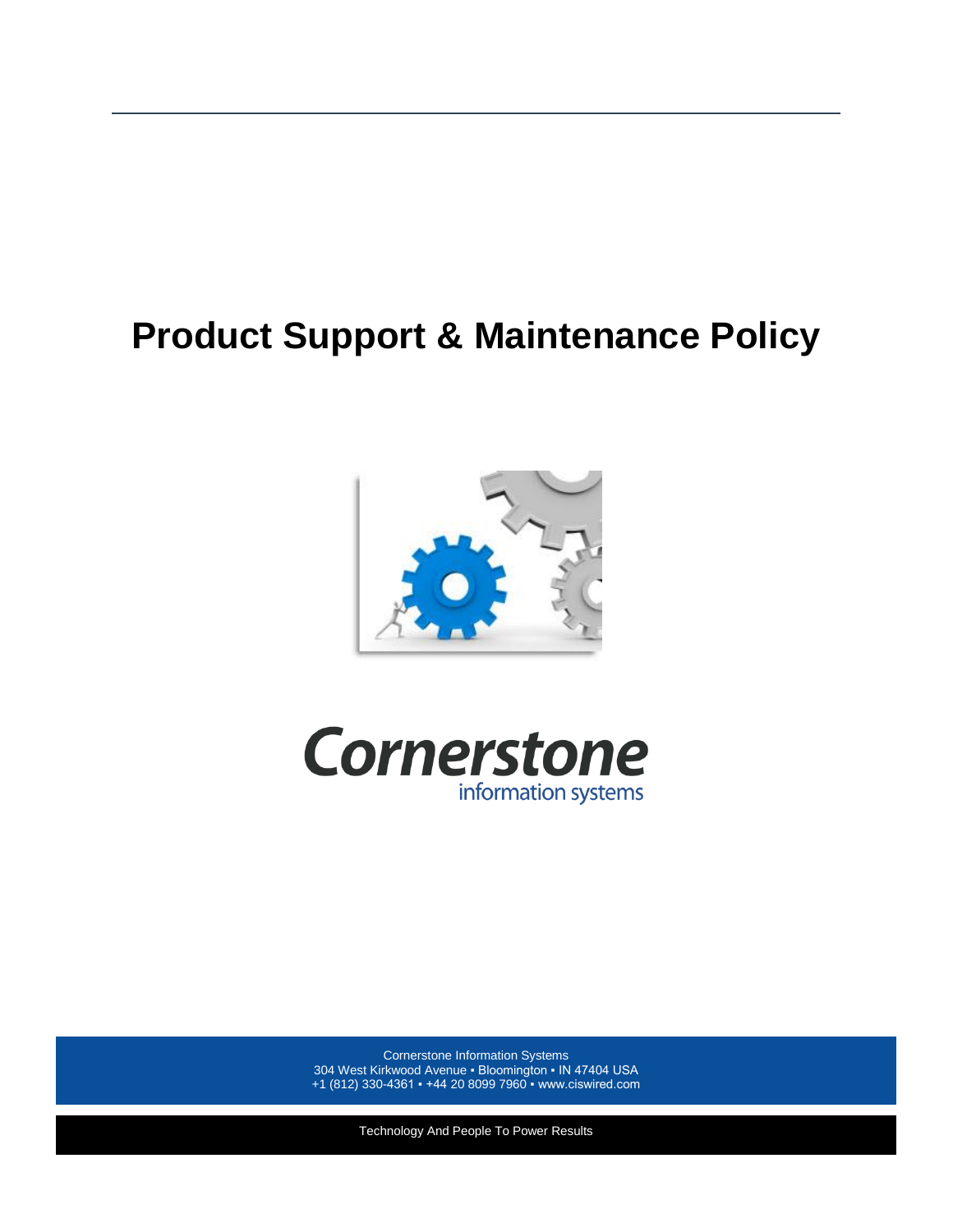# **Contents**

| Business Process Support (UDC / DYO / ResRules / Data Cleanser / Data Doctor / Targets)7 |  |
|------------------------------------------------------------------------------------------|--|
|                                                                                          |  |
|                                                                                          |  |
|                                                                                          |  |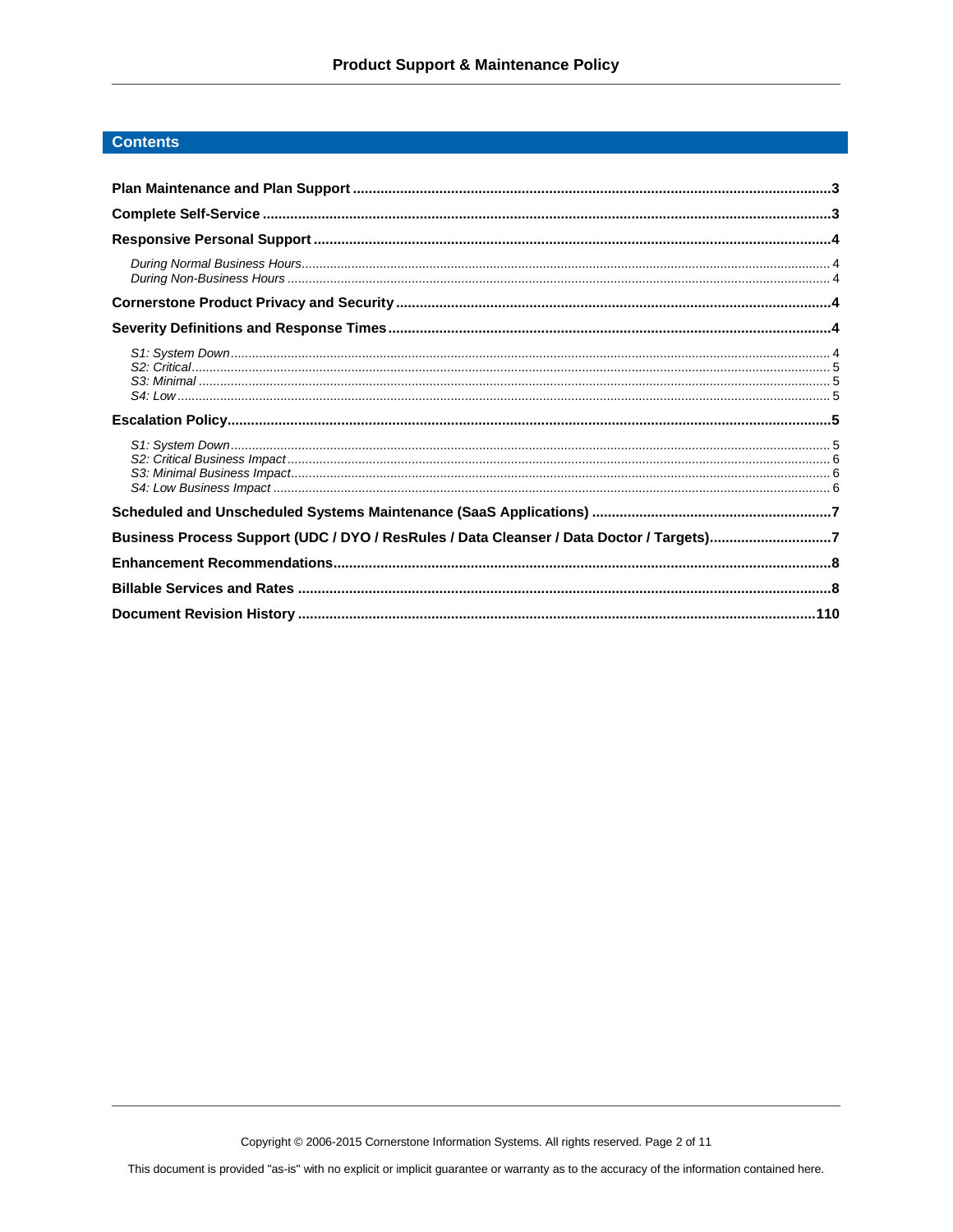The Cornerstone Information Systems product support & maintenance policy affords robust business day support to ensure you can get assistance when you need it and in the method you prefer. To meet your needs outside Cornerstone business hours we have our 24-hour call center available to reach Cornerstone experts in any emergency.

# <span id="page-2-0"></span>**Plan Maintenance and Plan Support**

As a Cornerstone customer on a license agreement for service and maintenance plan, you are eligible to receive technical support including general guidance on usage, problem identification and diagnosis, all patches and maintenance releases for the product, including any emergency patches that may be developed. In addition, you can keep pace with the latest improvements of the products by downloading all current released updates to the products you initially purchased. Standard support plans for some product platforms do not include software version upgrades, in which case software updates are available through chargeable one-time version upgrade programs. Please contact the Cornerstone Sales department for more product information. To provide the best level of support, we request that you run the latest incremental release or the one immediately preceding it. Incremental releases have been tested internally and externally before being posted for general customer implementation. Documentation updates are also provided via our website as they are compiled. Incremental patches are periodically made available and can be downloaded with the customer assuming the risk of implementing noncertified releases.

> Please refer to your Cornerstone license agreement for full details of your Plan Support and Plan Maintenance coverage options.

Any technical support work effort performed by Cornerstone on customer's behalf but not included in Plan Support constitutes billable professional services from Cornerstone to the customer.

Development priorities are assigned by a Cornerstone management team and are subject to change based on resource availability and product strategy. Security issues and installation projects will be given the highest priority possible based on circumstances at the time of occurrence. Not all submitted requests for development will be accepted for inclusion in a future product release.

# <span id="page-2-1"></span>**Complete Self-Service**

Cornerstone Information Systems provides a complete self-service website. Point your Internet browser to [http://www.ciswired.com](http://www.ciswired.com/) and connect to our online tools around the clock to obtain a wide range of information about our products and services. You will find support information including troubleshooting help and management of the issues you have logged with Cornerstone Technical Support. You will be able to access the same tools used by our technical support engineers, ensuring you always have the best information available on Cornerstone Information Systems products.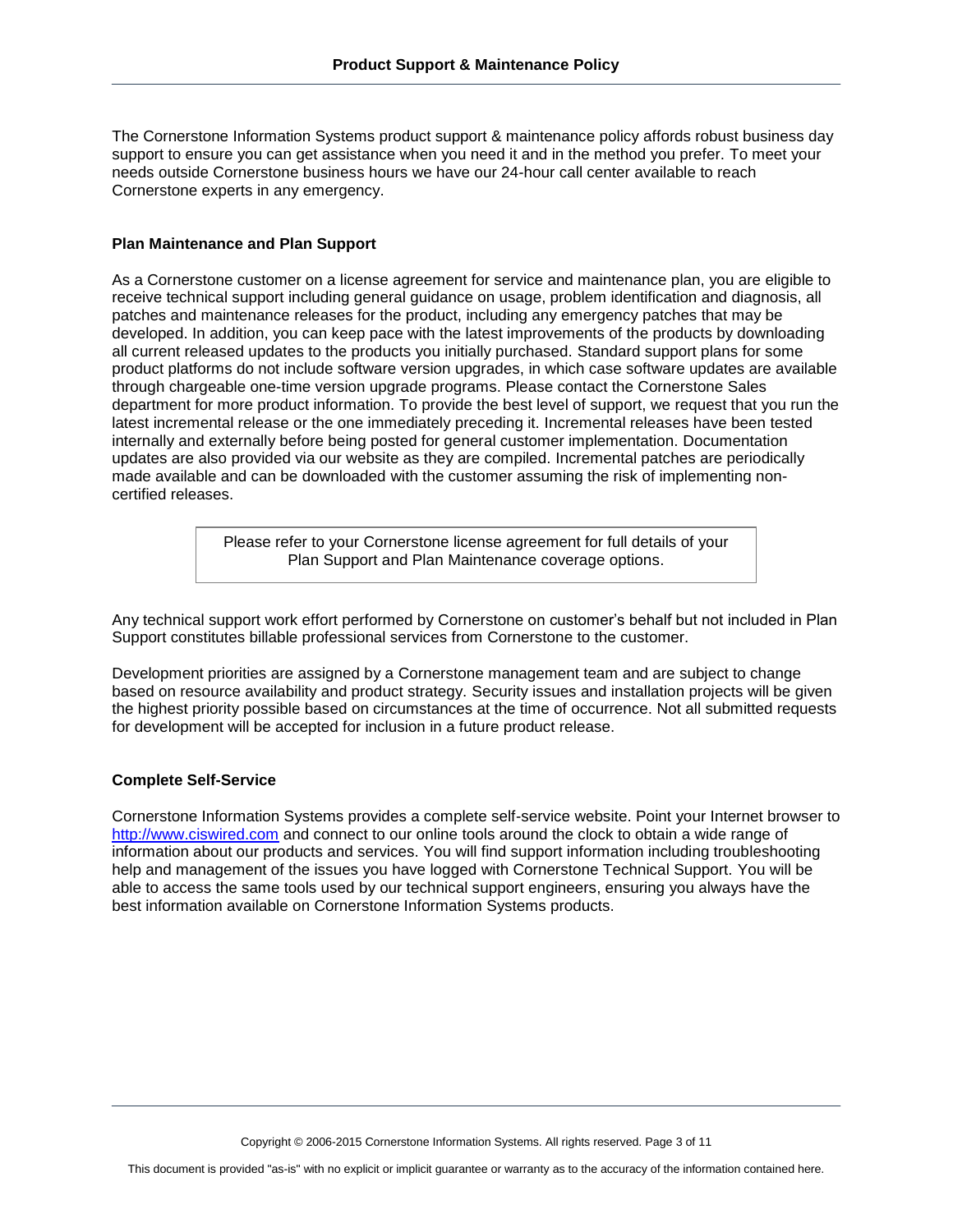# <span id="page-3-0"></span>**Responsive Personal Support**

# <span id="page-3-1"></span>*During Normal Business Hours*

Technical support engineers are available Monday - Friday 8AM to 8PM, Eastern Time US (except for USA public holidays) by calling either +1 (888) 778 0897 (USA) or +1 812 330 4361 (USA – choose option #3 for support) or +44 20 8099 7960 (UK) and selecting the appropriate option. You may also send e-mail to support@ciswired.com and that e-mail will be automatically read and entered as an incident into our technical support case management incident tracking system and all support engineers will be notified upon the creation of the incident.

Our technical support engineers will be monitoring the self-service website and responding to incidents throughout the Cornerstone business day.

#### <span id="page-3-2"></span>*During Non-Business Hours*

The Cornerstone knowledgebase is available via the Internet 7 days a week, 24 hours a day. You can find online solutions to your questions or submit a request for personal assistance. This request will be responded to at the beginning of the next Cornerstone business day by one of our technical support engineers.

You may also call the Cornerstone support line at either +1 888 778 0897 (USA) or +1 812 330 4361 (USA – choose option #3 for support) or +44 20 8099 7960 (UK) and leave a telephone message with our after-hours call center (option #1). Please include a telephone number where we may contact you (if necessary), along with details of your problem, and we will respond to you at the beginning of the next Cornerstone business day.

> Should the reported situation constitute an emergency, the call center will immediately escalate to Cornerstone on-call staff for resolution as quickly as possible. If you feel your situation is an emergency please call our technical support number for assistance.

# <span id="page-3-3"></span>**Cornerstone Product Privacy and Security**

For your security, if you choose, you can designate up to two technical contacts at your site that are authorized to contact Cornerstone technical support and request changes to the operations of your systems. All changes will need to be authorized by these contacts so you know your application is secure. Cornerstone also has internal security procedures in place to minimize any and all threats to data warehouse environments, application development environments, hosted applications (SaaS) and implementations of all Cornerstone products.

# <span id="page-3-4"></span>**Severity Definitions and Response Times**

Based on information that our customers provide to our technical support engineers, Cornerstone will define the severity of operational incidents in the following manner:

#### <span id="page-3-5"></span>*S1: System Down*

Total system/software failure resulting in no functionality to specifications with immediate business impact through no fault of the user. The system is not processing any data records, producing any web reports,

Copyright © 2006-2015 Cornerstone Information Systems. All rights reserved. Page 4 of 11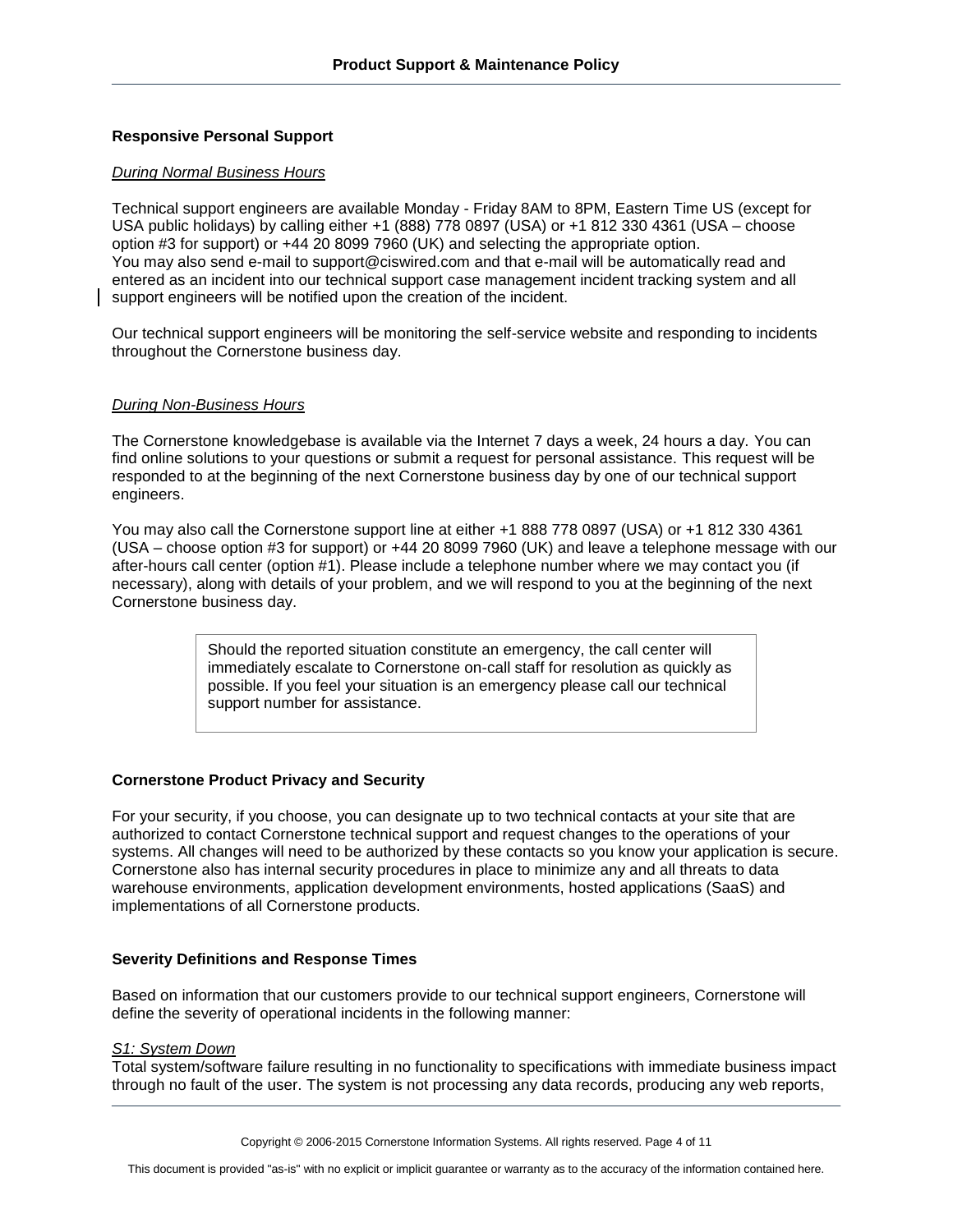delivering any documents, and is completely disabled. If you are unable to reach a technical support engineer by phone immediately, Cornerstone will respond to your voice mail or email within one (1) business hour from the time reported for S1: System Down issues. The Cornerstone standard for resolution of a S1: System Down incident is within four (4) business hours.

#### <span id="page-4-0"></span>*S2: Critical*

Critical system components have failed to perform to specifications and the product is impaired with some business impact through no fault of the user. These include intermittent problems while properly processing data records, producing web reports, or delivering documents. Cornerstone will respond to your request for assistance within four (4) business hours from the time reported for S2: Critical issues. The Cornerstone standard for resolution of a S2: Critical incident is within two (2) business days.

#### <span id="page-4-1"></span>*S3: Minimal*

Failure of non-critical tasks to perform to specifications with minimal business impact. These include issues that cause productivity to be inefficient or where a work-around is presented to an issue that does not disable the system from properly processing data records, producing web reports, or delivering documents. Cornerstone will respond to your request for assistance within one (1) business day from the time reported for S3: Minimal rated issues. The Cornerstone standard for resolution of a S3: Minimal incident is within fifteen (15) business days.

#### <span id="page-4-2"></span>*S4: Low*

Primarily an inconvenience that causes little or no business impact. These include issues that need to be addressed but do not disable the system from properly processing data records, producing web reports, or delivering documents. Cornerstone will respond to your request for assistance within one (1) business day from the time reported for S4: Low rated issues. The Cornerstone standard for resolution of a S1: Low incident is within forty-five (45) business days.

> Please keep in mind that these response times are applicable during normal Cornerstone business hours, Monday through Friday, except for holidays.

We recommend that you initiate incidents for any of your Cornerstone issues using one of the methods below:

- Initiate the incident by visiting our on-line website at http://www.ciswired.com and submitting an incident through "Client Resources", and "Submit a Question". If you do not have a login, please call or email support as noted below to obtain credentials.
- Send an e-mail to<mailto:support@ciswired.com> to open a technical support incident
- Contact Cornerstone technical support via telephone at either (888) 778-0897 or (812) 330-4361 (option 3)

# <span id="page-4-3"></span>**Escalation Policy**

#### <span id="page-4-4"></span>*S1: System Down*

The Cornerstone online technical support incident tracking system automatically notifies all technical support engineers and the Director of Support Services when a S1: System Down incident is entered into the system.

Copyright © 2006-2015 Cornerstone Information Systems. All rights reserved. Page 5 of 11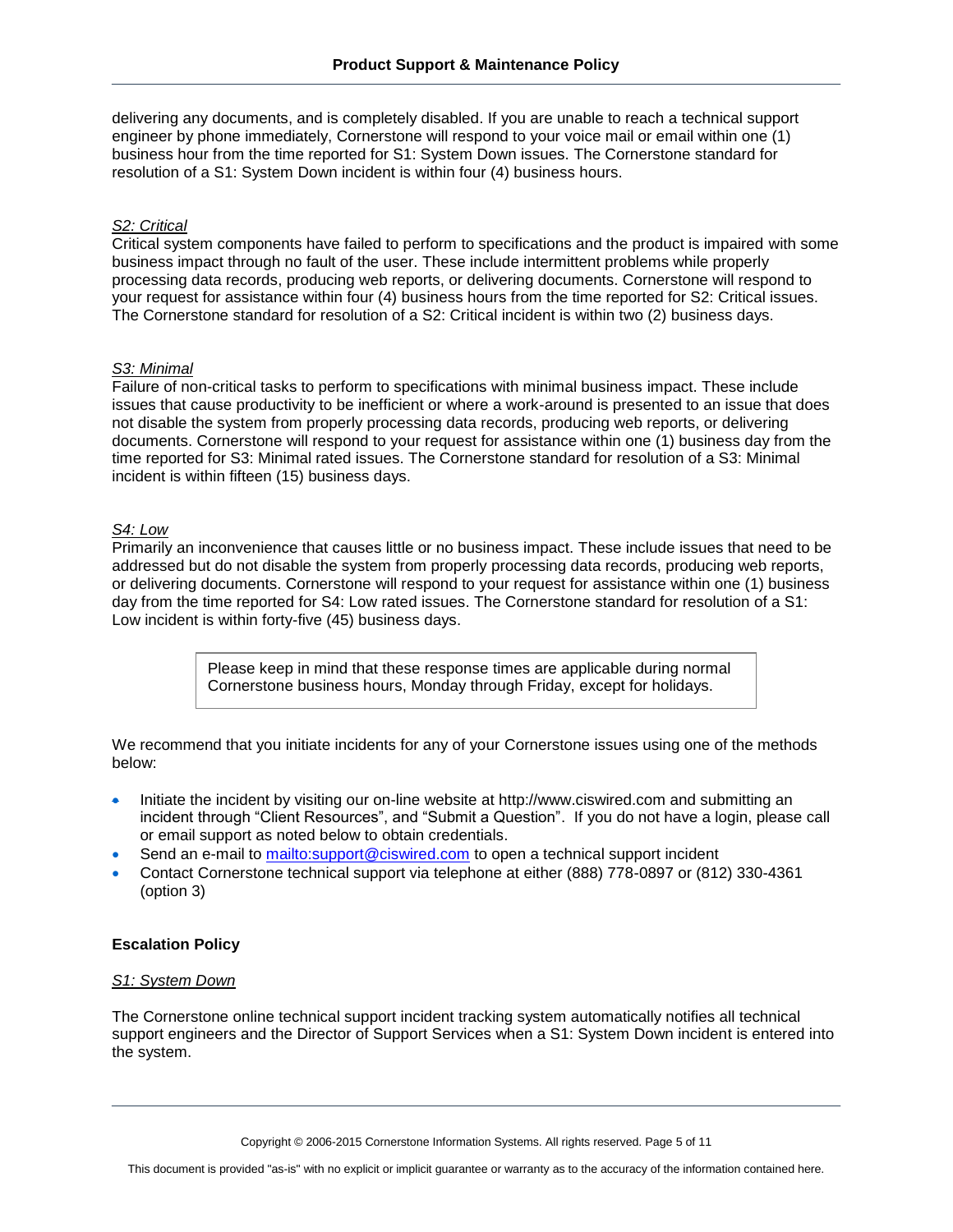If, after four (4) hours, the reported systems are still down the Director of Support Services will communicate with the Cornerstone Executive management team to discuss the situation and procedures for resolution. Status updates to our affected customers will occur via email and/or telephone after this time period and will occur every one (1) hour until resolution.

Any S1: System Down incident that is not resolved in less than four (4) hours will be escalated automatically to the Chief Operating Officer (COO). If any S1: System Down incident is not resolved to your satisfaction in less than twelve (12) hours the Chief Executive Officer (CEO) of Cornerstone Information Systems will be notified of the situation and will remain involved until final resolution.

# <span id="page-5-0"></span>*S2: Critical Business Impact*

The Cornerstone online technical support incident tracking system automatically notifies all technical support engineers and the Director of Support Services when a S2: Critical incident is entered into the system.

If, after twenty-four (24) hours, you are not satisfied with the progress made by Cornerstone's technical support representative you may call either (888) 778-0897 or (812) 330-4361 (option 3) and request to speak directly with the Director of Support Services.

Any S2: Critical incident that is not resolved in less than twenty-four (24) hours will be escalated automatically to the Chief Operating Officer (COO). Status updates will be communicated with the affected customers every eight (8) hours until resolution. If any S2: Critical incident is not resolved to your satisfaction in less than seventy-two (72) hours the Chief Executive Officer (CEO) of Cornerstone Information Systems will be notified of the situation and will remain involved until resolution.

# <span id="page-5-1"></span>*S3: Minimal Business Impact*

The Cornerstone online technical support incident tracking system automatically notifies all technical support engineers when a S3: Minimal incident is entered into the system.

If, after fifteen (15) days, you are not satisfied with the progress made by Cornerstone's technical support representative you may call either (888) 778-0897 or (812) 330-4361 (option 3) and request to speak directly with the Director of Support Services.

Any S3: Minimal incident that is not resolved in less than twenty (20) days will be escalated automatically to the Chief Operating Officer (COO). Status updates will be communicated with the affected customers every forty-eight (48) hours until resolution. If any S3: Minimal incident is not resolved to your satisfaction in less than thirty (30) days the Chief Executive Officer (CEO) of Cornerstone Information Systems will be notified of the situation and will remain involved until resolution.

# <span id="page-5-2"></span>*S4: Low Business Impact*

The Cornerstone online technical support incident tracking system automatically notifies all technical support engineers when a S4: Low incident is entered into the system.

If, after forty-five (45) days, you are not satisfied with the progress made by Cornerstone's technical support representative you may call either (888) 778-0897 or (812) 330-4361 (option 3) and request to speak directly with the Director of Support Services.

Any S4: Low incident that is not resolved in less than sixty (60) days will be escalated automatically to the Chief Operating Officer (COO). Status updates will be communicated with the customer every forty-eight

This document is provided "as-is" with no explicit or implicit guarantee or warranty as to the accuracy of the information contained here.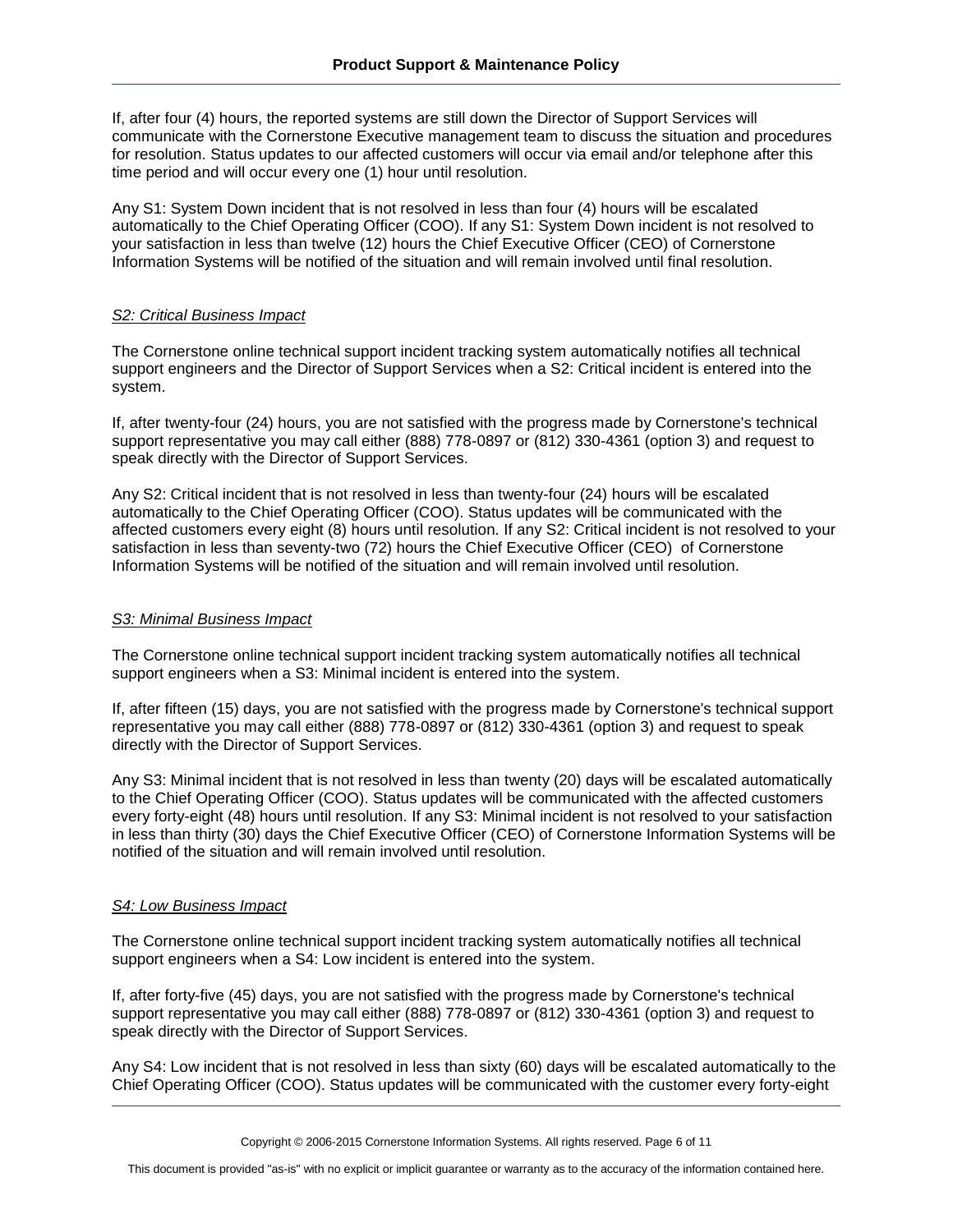(48) hours until resolution. If any S4: Low incident is not resolved to your satisfaction in less than seventyfive (75) days the Chief Executive Officer (CEO) of Cornerstone Information Systems will be notified of the situation and will remain involved until resolution.

In some cases, resolution of an incident may involve development changes to the software application that cannot be implemented during the specified support response and resolution timeframes. The code changes related to your incident will be implemented immediately upon completion and released by the development department and notification of the changes will be publicized by Cornerstone. The development priority is defined based on feasibility, benefit and impact as our criteria for initiating programming changes.

# <span id="page-6-0"></span>**Scheduled and Unscheduled Systems Maintenance (SaaS Applications)**

Cornerstone Information Systems is very cognizant of the importance to our customers the services and applications we provide and the need to have these services available 24/7/365. We are also dedicated to maintaining a very efficient and updated IT infrastructure environment therefore we set aside time for growth and maintenance of our systems. Beginning in 2009 Cornerstone has scheduled one (1) maintenance day per calendar quarter to perform our upgrades and maintenance tasks. We reserve the option to schedule emergency procedures should such an emergency arise. We always do our best to perform any scheduled or unscheduled maintenance such that we minimize the effect to our services and application availability.

Cornerstone will send affected customers notifications of scheduled maintenance at minimum 72 hours prior to our scheduled outage. A reminder notice will be delivered to customers 24-48 hours prior to our scheduled outage. Should the outage extend beyond the scheduled time-period Cornerstone will send hourly updates to those customers affected until the systems are fully operational. For short-notice unscheduled maintenance, Cornerstone will notify all affected customers immediately at the time the decision is made on the date and time for the work to occur is identified. As much advanced notice and planning is considered in our decision to perform the required unscheduled maintenance to minimize the effect of our applications being unavailable.

Unscheduled system outages always receive the highest priority and are immediately escalated to Executive Management attention. Notifications will be delivered to customers as quickly as possible with as much information on the reason for the outage and the expected length of time to resolution. If, after one (1) hour, the reported systems are still down the Network and Data Center Operations Director will communicate with the Cornerstone Executive management team to discuss the situation and procedures for resolution. Our affected customers will receive periodic updates via email and/or telephone after this time period.

# <span id="page-6-1"></span>**Business Process Support (UDC / DYO / ResRules / Data Cleanser / Data Doctor / Targets)**

Cornerstone Information Systems places tremendous value on the ability of our customers to customize their software systems to meet their individual needs. The power and flexibility of writing business process logic for information processing is extremely important in today's quickly changing travel industry environment. The adaptability of our customers to change with the times is enhanced by the opportunity to modify rules to meet the unique situations faced within your business. The procedures Cornerstone follows for support of business process logic do not follow the same guidelines as other supported software application incidents. Business process support is NOT covered in the Standard Cornerstone license agreement for service and maintenance. Business process support and analysis can be acquired by contracting with the Cornerstone Delivery Services group either on a case-by-case basis or by contracting an entire project. Please contact the Cornerstone Sales department for more information. Cornerstone will be glad to use the knowledge and expertise we have accumulated to assist our customers in writing and applying customers own business logic processes. Cornerstone offers a variety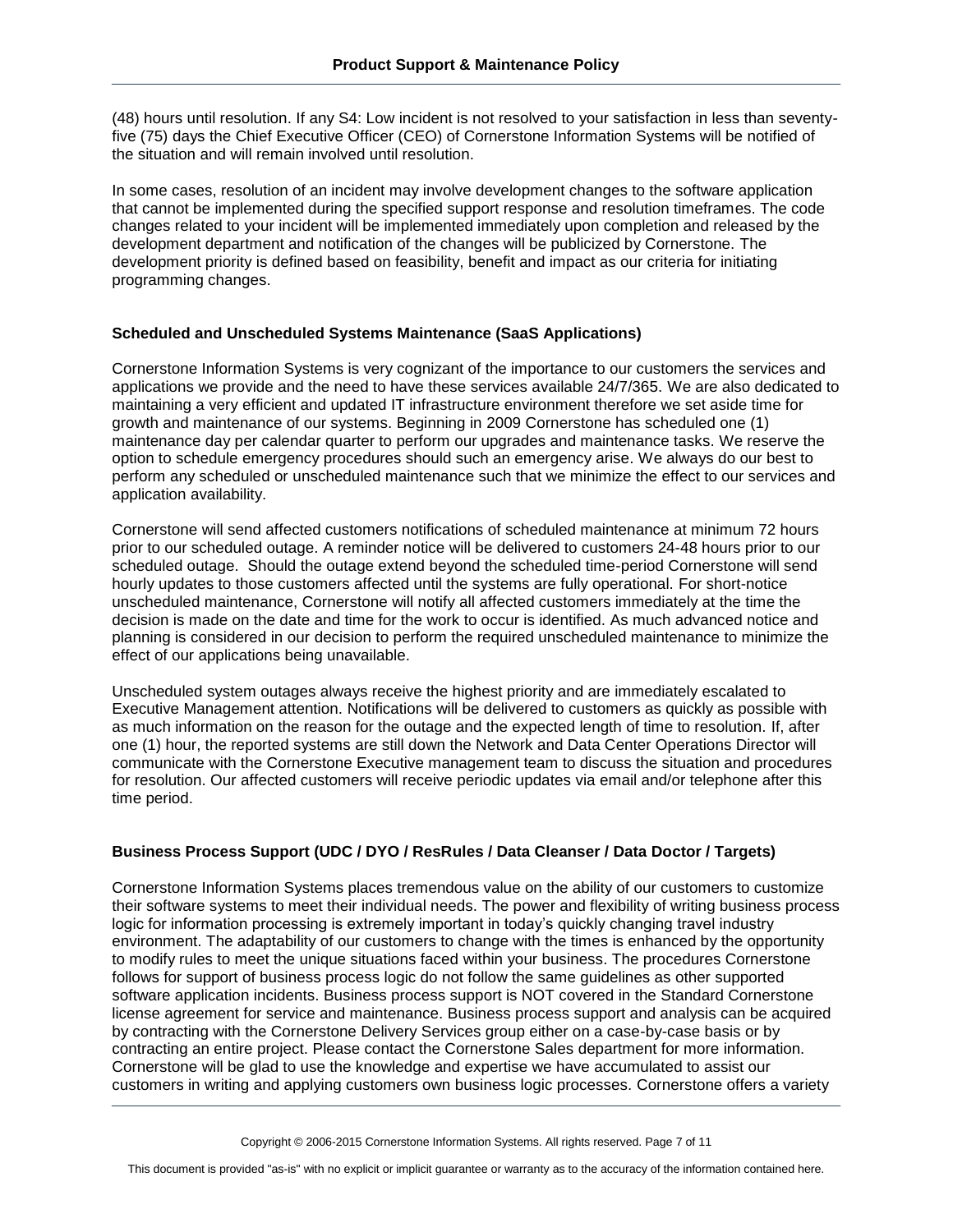of training options for customers to become knowledgeable in writing their own rules of logic so as to minimize the cost involved when assistance is needed to achieve a solution. Please refer to your Cornerstone license agreement for full details of your Plan Support and Plan Maintenance coverage options.

We recommend that you initiate incidents for any of your Cornerstone issues using one of the methods below:

- Initiate the incident by visiting our on-line website at http://www.ciswired.com and submitting an incident through "Client Resources", and "Submit a Question". If you do not have a login, please call or email support as noted below to obtain credentials.
- Send an e-mail to [support@ciswired.com](mailto:support@ciswired.com) to open a Technical Support incident
- Contact Cornerstone Technical Support via telephone at either (888) 778-0897 or (812) 330-4361 (option 3)
- Send an email for training request to [cil@ciswired.com](mailto:cil@ciswired.com)

#### <span id="page-7-0"></span>**Enhancement Recommendations**

Cornerstone Information Systems places tremendous value on the expert knowledge that is available within our customer base. Without each customer's active involvement in the software application, our products would not have progressed to become the Mid-Office, GDS analysis and Web Services products we have today. Because of this vast knowledge, Cornerstone invites submission of ideas for enhancements that will continue to make our products better and more productive for our customers. These requests can be made in the same manner that technical support incidents are reported and will be prioritized for inclusion in future product releases. The development priority is defined based on feasibility, benefit and impact as our criteria for initiating programming changes. Not all submitted requests for development will be accepted for inclusion in a future product release.

We recommend that you initiate incidents for any of your Cornerstone issues using one of the methods below:

- Initiate the incident by visiting our on-line website at http://www.ciswired.com and submitting an incident through "Client Resources", and "Submit a Question". If you do not have a login, please call or email support as noted below to obtain credentials.
- Send an e-mail to<mailto:support@ciswired.com> to open a technical support incident
- Contact Cornerstone technical support via telephone at either (888) 778-0897 or (812) 330-4361 (option 3)
- Send an email for training request to [cil@ciswired.com](mailto:cis@ciswired.com)

# <span id="page-7-1"></span>**Billable Services and Rates**

Cornerstone Information Systems has accumulated expert knowledge in dealing with numerous information technology issues that sometimes fall outside the realm of contracted technical support. Please refer to your Cornerstone license agreement for full details of your Plan Support and Plan Maintenance coverage options. System problems that are diagnosed with fault outside the Cornerstone product specifications may result in additional charges upon resolution.

> Situations such as GDS connectivity, network functionality, hardware installations and upgrades, and software re-installations where Cornerstone support staff assist fall outside normal service and maintenance coverage and are considered a cost item.

Copyright © 2006-2015 Cornerstone Information Systems. All rights reserved. Page 8 of 11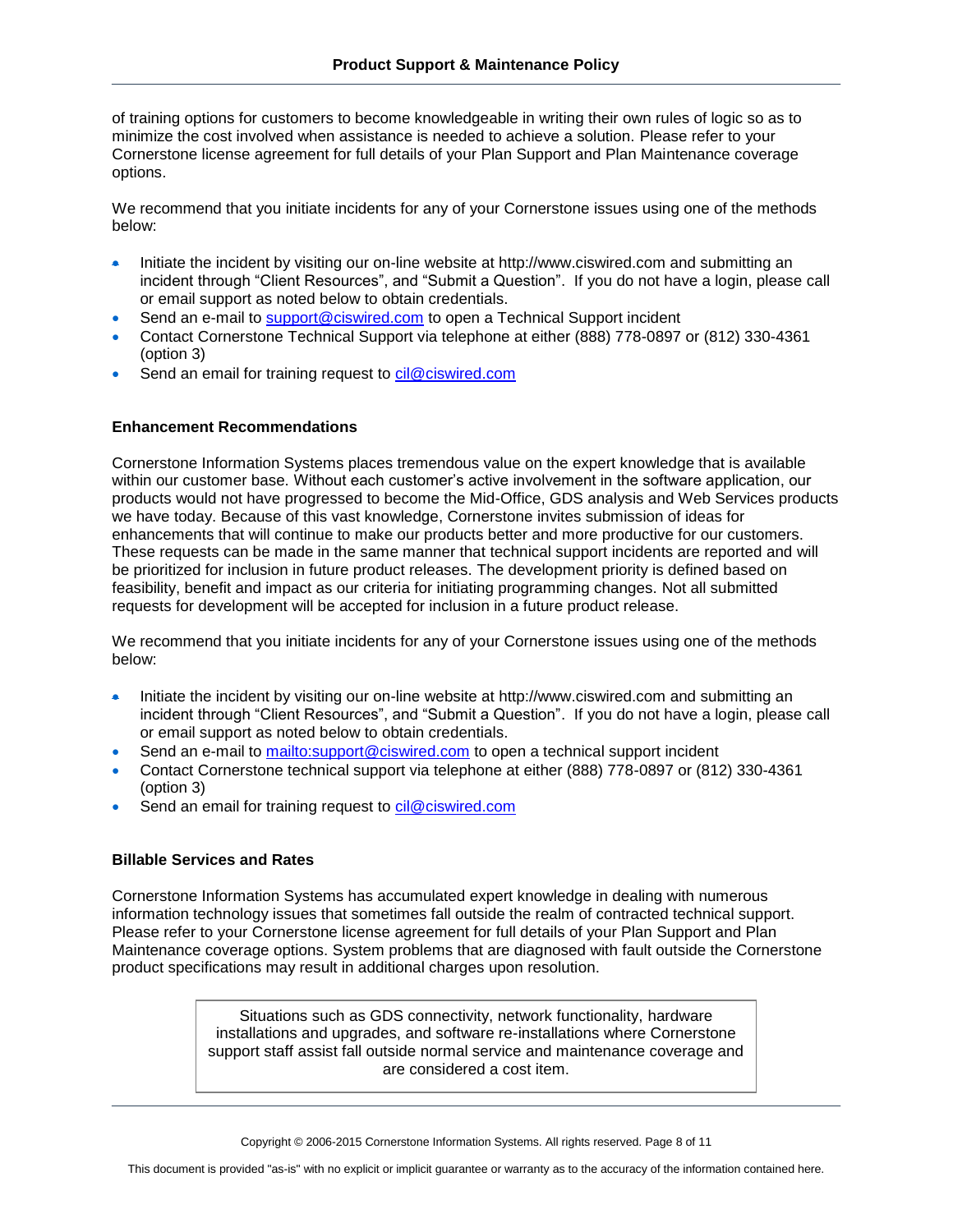If you are interested in having Cornerstone certified technology specialists work on problems with you in other areas (database, email, network, GDS connectivity, firewalls, routers, VPN, etc.) we would be happy to provide service and support in these areas. Our out of scope service and support rates can be discussed with the Cornerstone Sales team on a case-by-case basis. Cornerstone Information Systems is proud to provide quality certified engineers to serve the needs of our customers.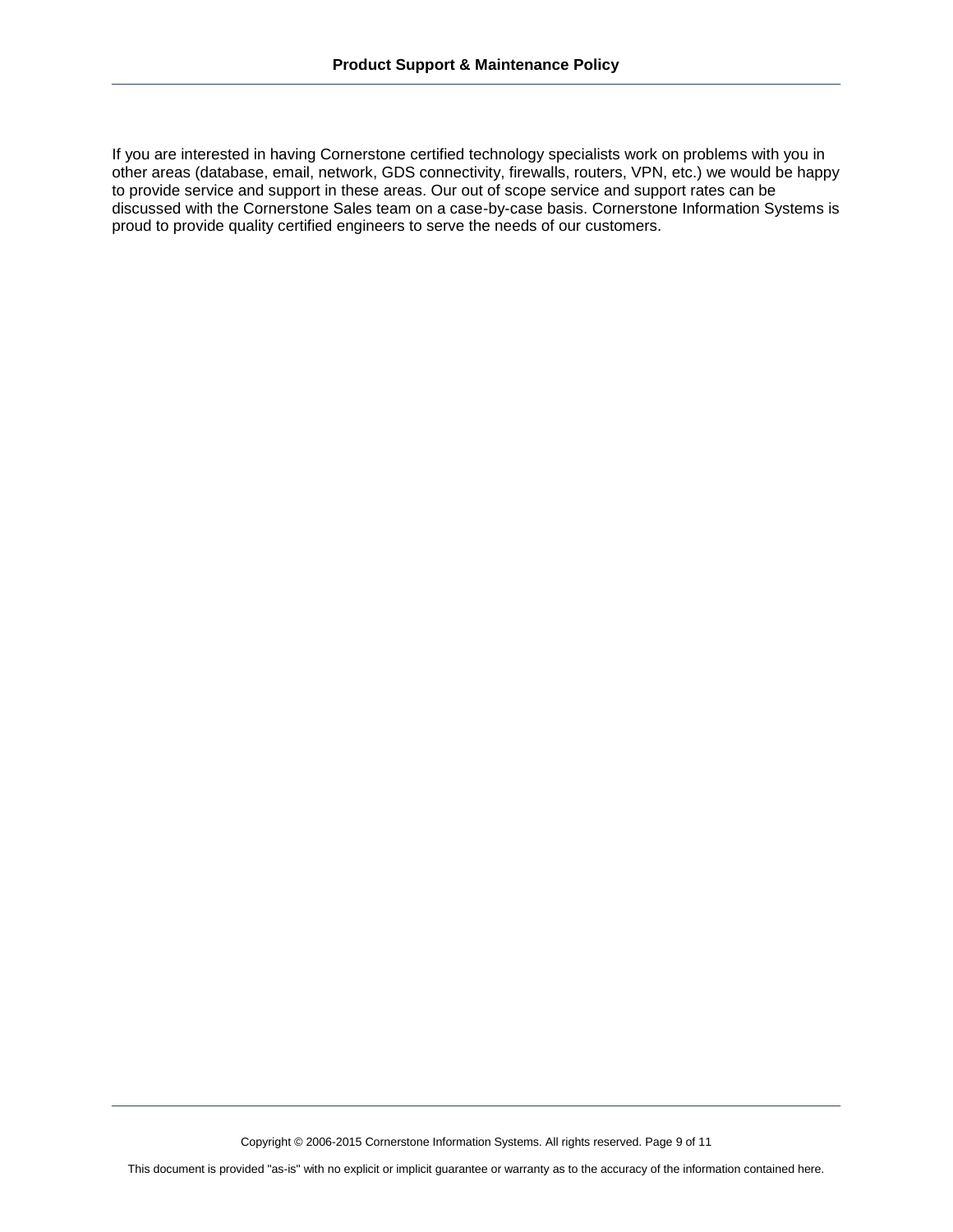| Incident<br><b>Category</b> | <b>Incident Severity *</b>           | <b>Acknowledge Resolution</b><br>Time * | <b>Standard</b> * | <b>Escalation</b><br>Time * | <b>Escalate To *</b>                   |
|-----------------------------|--------------------------------------|-----------------------------------------|-------------------|-----------------------------|----------------------------------------|
| Operations                  | S1: System Down                      | 1 hour                                  | 4 hours           | 2 hours                     | Director of<br><b>Support Services</b> |
| Defects                     |                                      |                                         |                   | 4 hours                     | <b>COO</b>                             |
| Systems                     | S2: Critical Business Impact 2 hours |                                         | 2 days            | 8 hours                     | Director of<br><b>Support Services</b> |
| Implementations             |                                      |                                         |                   | 1 days                      | COO                                    |
|                             | S3: Minimal Business Impact 1 day    |                                         | 15 days           | 15 days                     | Director of<br><b>Support Services</b> |
|                             |                                      |                                         |                   | 20 days                     | <b>COO</b>                             |
|                             | S4: Low Business Impact              | 1 day                                   | 45 days           | 45 days                     | Director of<br><b>Support Services</b> |
|                             |                                      |                                         |                   | 60 days                     | COO                                    |

| <b>Development</b><br><b>Category</b> | <b>Development Priority *</b> | <b>Acknowledge Resolution</b><br>Time * | <b>Standard</b> * | <b>Escalation</b><br>Time * | <b>Escalate To*</b>           |
|---------------------------------------|-------------------------------|-----------------------------------------|-------------------|-----------------------------|-------------------------------|
| lEnhancements                         | P1: Critical                  | 2 hours                                 | 5 days            | 3 days<br>5 days            | <b>Product Manager</b><br>COO |
| Projects<br>Defects                   | P2: High                      | 4 hours                                 | 14 days           | 10 days<br>14 days          | <b>Product Manager</b><br>COO |
| Security                              | P3: Medium                    | 8 hours                                 | 28 days           | 21 days<br>28 days          | <b>Product Manager</b><br>COO |
| Implementations                       | P4: Low                       | 1 day                                   | 45 days           | 30 days<br>45 days          | <b>Product Manager</b><br>COO |
|                                       | P5: Planned                   | 3 days                                  | 120 days          | 90 days<br>120 days         | <b>Product Manager</b><br>COO |

\* All estimates based on assigned development priority.

Copyright © 2006-2015 Cornerstone Information Systems. All rights reserved. Page 10 of 11

This document is provided "as-is" with no explicit or implicit guarantee or warranty as to the accuracy of the information contained here.